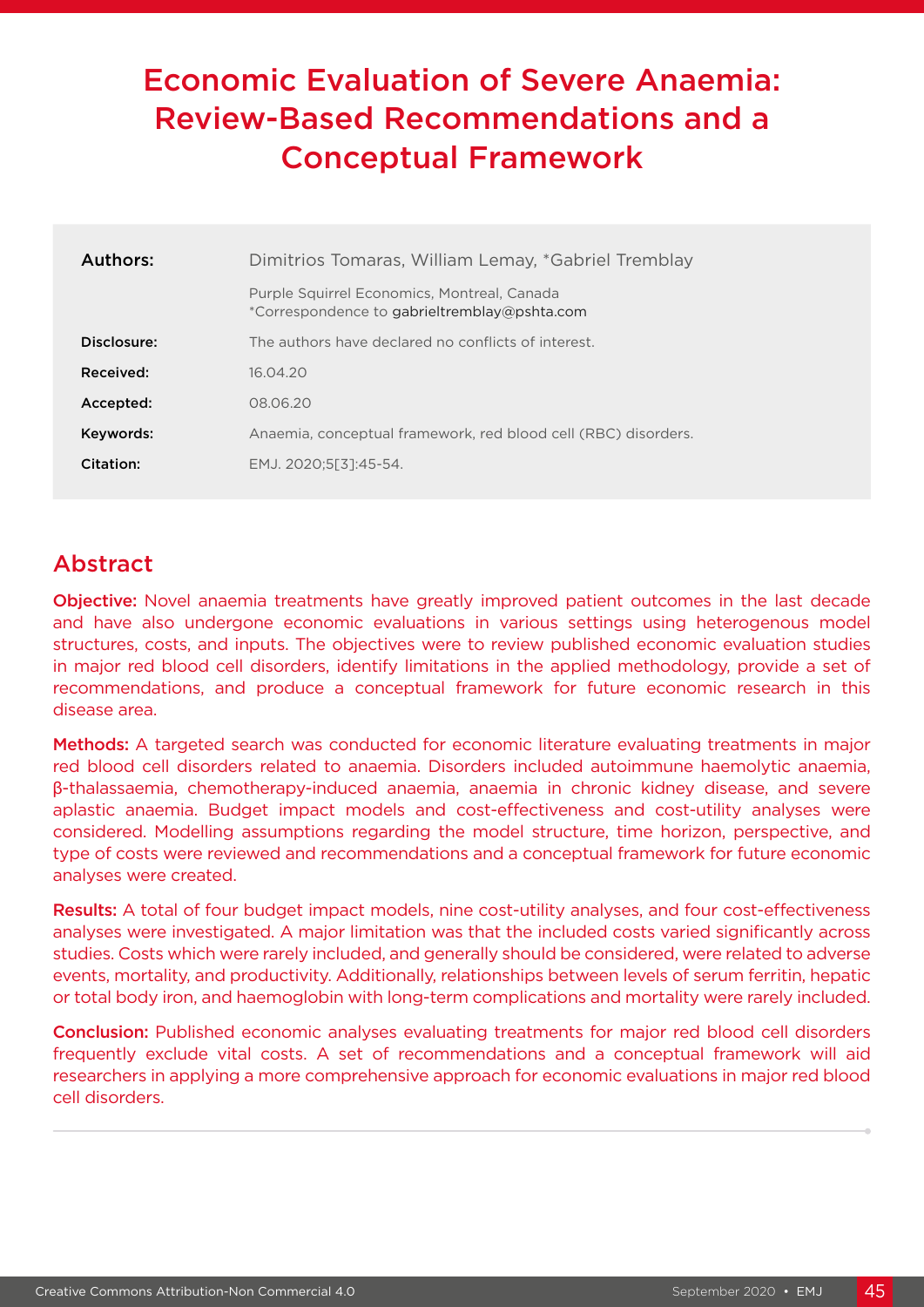#### INTRODUCTION

Anaemia is characterised by a decrease in the total amount of red blood cells (RBC) and haemoglobin (Hb) levels, reducing the volume of oxygen transported through the blood.<sup>1</sup> Several varieties of anaemia exist, and the disease pathology can be explained either as a disease-related complication (e.g., anaemia of inflammation) or as a general hereditary condition.2,3 Anaemia classifications and conditions leading to severe anaemia include autoimmune haemolytic anaemia (AIHA), β-thalassaemia, chemotherapy-induced anaemia, anaemia in chronic kidney disease (CKD), and severe aplastic anaemia (SAA); many of which are associated with early mortality.

RBC transfusions were frequently used as a standard of care in the treatment of anaemia; however, regular RBC transfusions are accompanied with serious health risks.<sup>4</sup> Iron overloading, related to regular RBC transfusions, can lead to fatal complications including organ failure. One class of alternative therapies, erythropoiesis-stimulating agents (ESA), received U.S. Food and Drug Administration (FDA) approval in 1989 for anaemia related to chronic renal failure.<sup>5</sup> Subsequently, a combination of ESA and RBC transfusions are generally used to treat severe anaemias. Recently, new treatment strategies have been undergoing clinical development with several novel therapies gaining regulatory approval. Novel therapies are also accompanied with high costs, which can act as potential barriers to patient access. Economic evaluations aid decision makers to assess whether the reimbursement of novel therapies would be an efficient use of limited healthcare resources and if they can be afforded with current healthcare budgets.

The purpose of this review is to identify relevant literature and explore the budgetary impacts of novel treatments for severe anaemia and whether they were found to be cost-effective. The benefit of reviewing economic literature is two-fold. Firstly, standardised cost-effectiveness analyses (CAE) in severe anaemias will allow clinicians to consider lifetime clinical outcomes, which may not be adequately captured in clinical trials, the length of which is generally limited to 1–2 years. Reviewing standardised

economic evaluations would help clinicians consider long-term health implications in their decision-making process. Secondly, as novel therapies are generally very costly, it is important for clinicians to consider whether the added clinical benefit of a therapy justifies the incremental cost in settings with limited healthcare resources. Standardised economic evaluations in this disease area will allow clinicians to compare various treatments across analyses and aid decision-making while considering budgetary implications.

To the authors' knowledge, no manuscript investigating the evolution of severe anaemia treatment from an economic perspective has been published. As severe anaemia is generally a chronic disease, careful economic modelling should be employed to appropriately capture long-term disease implications.

#### **METHODS**

A targeted literature review was conducted via PubMed Central (PMC), Google Scholar, and OVID. The disease area of interest included any type of severe anaemia evaluated in a published comprehensive economic analysis. Although stem cell transplant treatments are important in this disease area, they are significantly different from ongoing, continuous therapies, which are the focus of this analysis. Differences such as cost structures and cure potential result in different designs and, for this reason, stem cell transplants are excluded from this analysis. No other limits on the type of treatments were employed. Search terms included a combination of a disease term with a study design term. Disease terms included "anemia", "beta-thalassemia", "autoimmune hemolytic anemia", "chemotherapy-induced anemia", "sickle cell disease", "chronic kidney disease anemia", and "severe aplastic anemia". Study design terms included "cost-effectiveness analysis", "cost-utility analysis", and "budget impact model". Any economic outcome was included. Additional limits included studies published in English and studies published between 2010 and 2020. Subsequently, the methodology of identified studies was critically assessed. Recommendations for future economic evaluations were developed based on a critical assessment. Additionally, a conceptual framework was created to aid future economic analyses,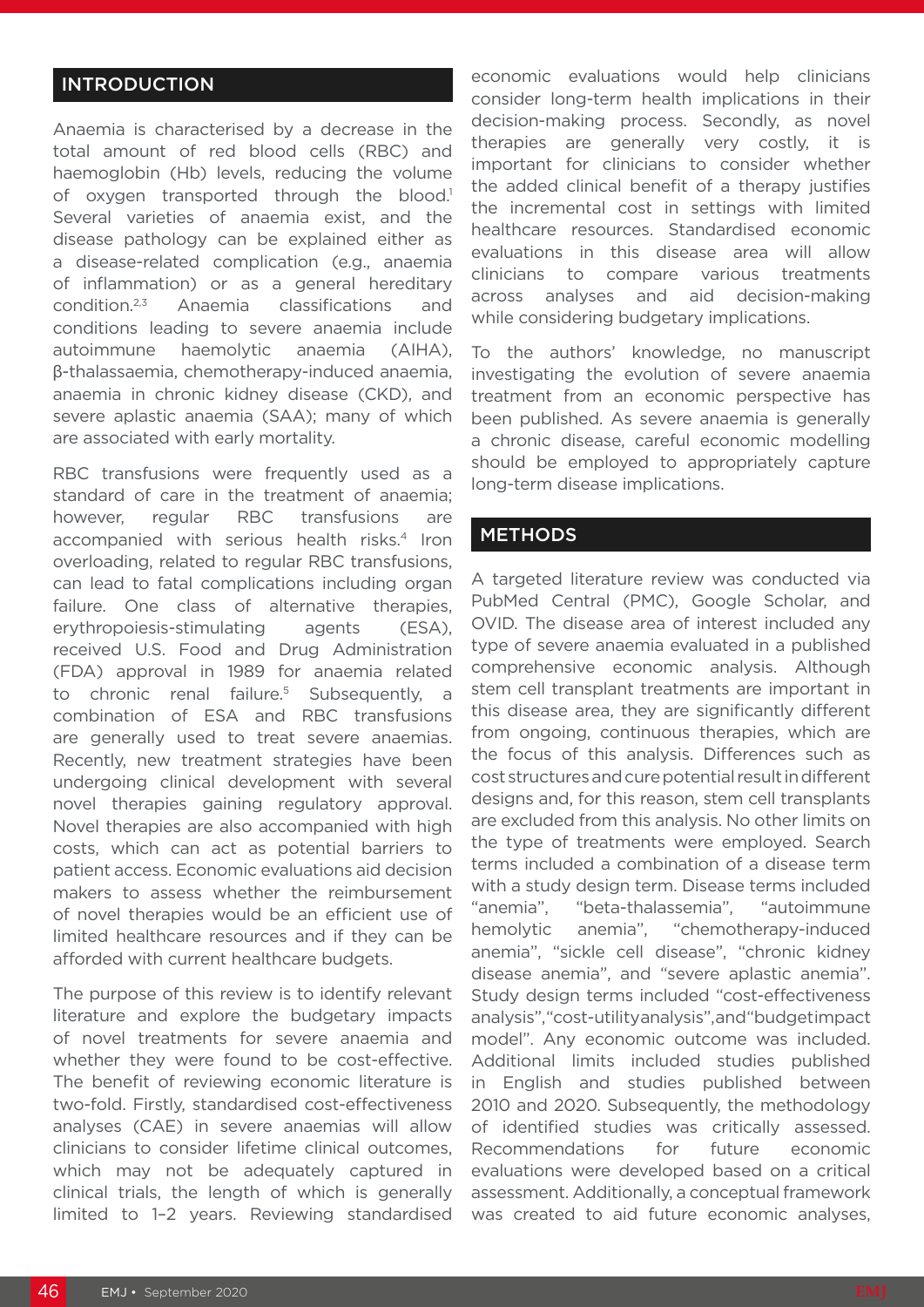building on past studies' strengths, and identifying gaps to be avoided in future research.

#### RESULTS

#### **Overview**

A total of 18 studies were identified which met the inclusion/exclusion criteria. The following elements were explored for each study: disease area, study design and perspective, treatments, time horizon, costs, measures of uncertainty, as well as the model structure and health states. A summary of studies is presented in Table 1.6-23

#### **Diseases**

Seven studies evaluated therapy for β-thalassaemia, one for AIHA, one for chemotherapy-induced anaemia, one for chronic heart failure-related anaemia, two for SAA, and six for CKD-related anaemia.

#### Study Design and Perspective

Four studies were budget impact models (BIM), four were CEA, and 10 were cost-utility analyses (CUA). From the 18 studies identified, two were Canadian, three were from the USA, two from Australia, two from Italy, and one from the UK, Thailand, China, Iran, Poland, Germany, South Korea, and Morocco, respectively. A total of 16 studies used a healthcare system perspective while two others used a societal perspective.

#### Table 1: Identified publications.

| <b>Disease</b>                      | Country       | Study                                    | Type of study | Time horizon  | Perspective              | <b>Treatment</b>                                                               |
|-------------------------------------|---------------|------------------------------------------|---------------|---------------|--------------------------|--------------------------------------------------------------------------------|
| β-thalassaemia                      | <b>UK</b>     | Bentley et al., <sup>6</sup><br>2013     | <b>CUA</b>    | 5 years       | Healthcare<br>payer      | DFO, DFP, DFX,<br>combination<br>therapy (DFO plus<br>DFP)                     |
|                                     | Thailand      | Luangasanatip<br>et al.,7 2011           | <b>CUA</b>    | Lifetime      | Societal                 | DFX versus DFP                                                                 |
|                                     | Australia     | Karnon et al., <sup>8</sup><br>2012      | <b>CUA</b>    | 50 years      | Healthcare<br>payer      | DFX versus DFO                                                                 |
|                                     | China, Taiwan | Ho et al., <sup>9</sup> 2013             | <b>CUA</b>    | 50 years      | Healthcare<br>payer      | DFX versus DFO                                                                 |
|                                     | Iran          | Keshtkaran et<br>al., <sup>10</sup> 2013 | <b>CUA</b>    | Lifetime      | Societal                 | DFX versus DFO                                                                 |
|                                     | Poland        | Walczak et al., <sup>11</sup><br>2013    | <b>CUA</b>    | 1 year        | Healthcare<br>payer      | DFX versus DFO                                                                 |
|                                     | Italy         | Pepe et al., <sup>12</sup><br>2017       | <b>CUA</b>    | 5 years       | Healthcare<br>payer      | DFX versus DFP                                                                 |
| Autoimmune<br>haemolytic<br>anaemia | Italy         | Rognoni et al., <sup>13</sup><br>2018    | <b>BIM</b>    | 3 and 5 years | Hospital and<br>taxpayer | Rituximab<br>originator<br>versus rituximab<br>biosimilars and SC<br>versus IV |
| Chemotherapy-<br>induced<br>anaemia | Greece        | Nikolaidi et al., <sup>14</sup><br>2013  | <b>BIM</b>    | 15 weeks      | Social security<br>funds | ESA originator<br>versus ESA<br>biosimilar                                     |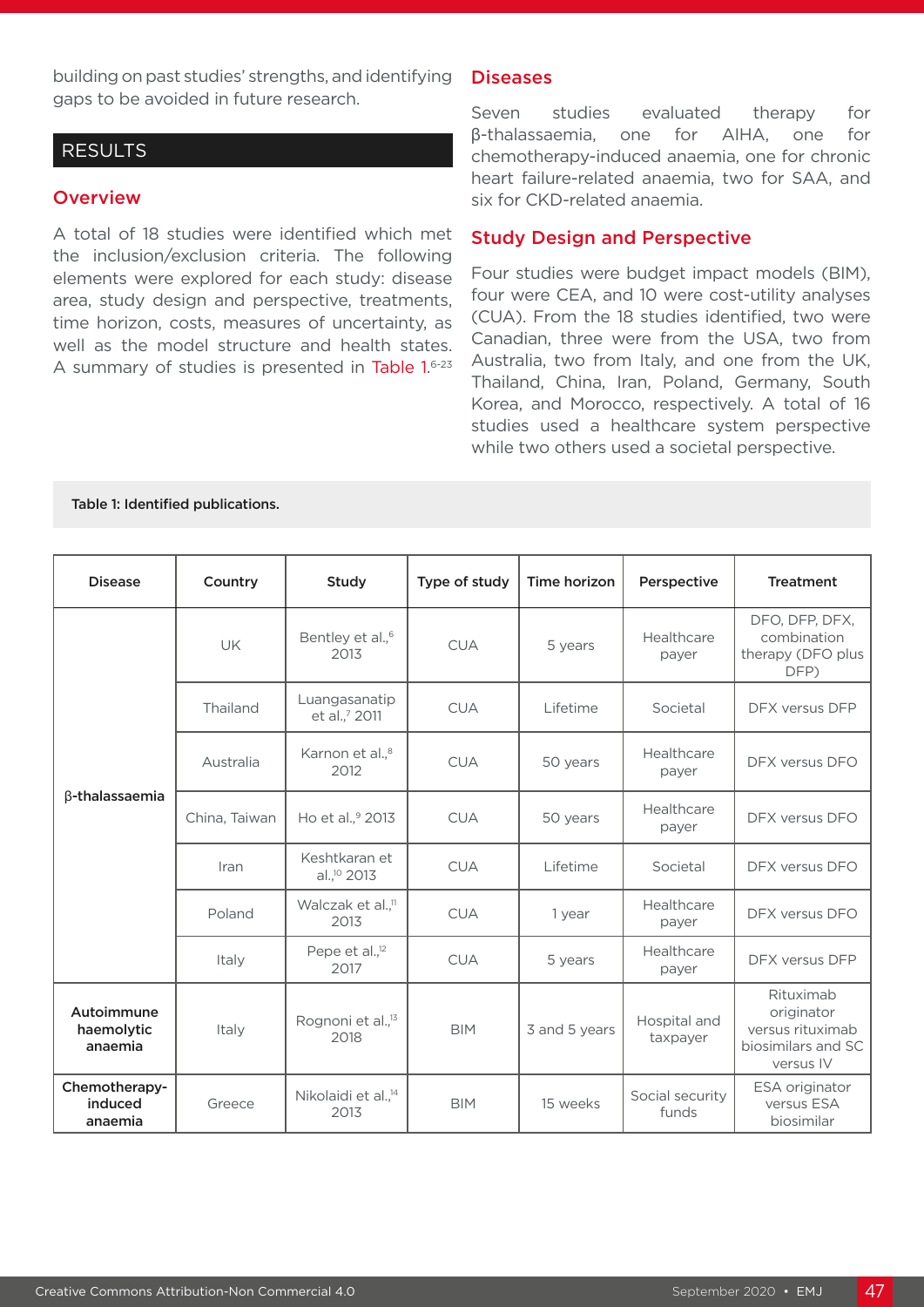#### Table 1 continued.

| <b>Disease</b>                                                     | Country     | Study                                  | Type of study | Time horizon | Perspective                     | <b>Treatment</b>                                                                                       |
|--------------------------------------------------------------------|-------------|----------------------------------------|---------------|--------------|---------------------------------|--------------------------------------------------------------------------------------------------------|
| <b>Chronic heart</b><br>failure with<br>iron deficiency<br>anaemia | South Korea | Lim et al., <sup>15</sup> 2015         | <b>CUA</b>    | 24 weeks     | Healthcare<br>payer             | Ferric<br>carboxymaltose<br>versus placebo                                                             |
| Severe aplastic<br>anaemia                                         | <b>USA</b>  | Tremblay et al., <sup>16</sup><br>2019 | <b>BIM</b>    | 3 years      | Private<br>healthcare<br>system | <b>EPAG plus ATGAM</b><br>plus cyclosporine<br>versus ATGAM<br>plus cyclosporine                       |
|                                                                    | Germany     | Heublein et al., <sup>17</sup><br>2013 | <b>CEA</b>    | 1 year       | Healthcare<br>payer             | h-GAM (ATGAM)<br>versus R-GAM<br>(Thymoglobulin®<br>[Sanofi, Paris,<br>France])                        |
|                                                                    | <b>USA</b>  | Yarnoff et al., <sup>18</sup><br>2016  | <b>CEA</b>    | Lifetime     | Healthcare<br>payer             | ESA for optimal<br>Hb level                                                                            |
| <b>Chronic kidney</b><br>disease-related<br>anaemia                | Australia   | Wong et al., <sup>19</sup><br>2013     | <b>CEA</b>    | Lifetime     | Healthcare<br>payer             | IV versus oral iron<br>supplementation                                                                 |
|                                                                    | Canada      | Clement et al., <sup>20</sup><br>2014  | <b>CUA</b>    | Lifetime     | Healthcare<br>payer             | <b>ESA</b> versus<br>without ESA                                                                       |
|                                                                    | Canada      | Tsao et al., <sup>21</sup><br>2014     | <b>BIM</b>    | 5 years      | Healthcare<br>payer             | ESA originator<br>versus ESA<br>biosimilar                                                             |
|                                                                    | Morocco     | Maoujoud et<br>al., <sup>22</sup> 2016 | <b>CUA</b>    | 1 year       | Healthcare<br>payer             | Continuous<br>erythropoietin<br>receptor activator<br>versus epoetin<br>beta versus RBC<br>transfusion |
|                                                                    | <b>USA</b>  | Quon et al., <sup>23</sup><br>2012     | <b>CEA</b>    | 5 years      | Healthcare<br>payer             | ESA for optimal<br>Hb level                                                                            |

BIM: budget impact model; CEA: cost-effectiveness analysis; CUA: cost-utility analysis; DFX: deferasirox; DFP: deferiprone; DFO: desferrioxiamine; EPAG: eltrombopag; ESA: erythropoiesis-stimulating agent; Hb: haemoglobin; IST: immunosuppressive therapy (ATGAM plus cyclosporine); IV: intravenous; NHS: National Health Service; RBC: red blood cell; SC: subcutaneous.

#### **Treatments**

For β-thalassaemia, the study treatments assessed were various chelation therapies (deferoxamine, deferiprone, deferasirox, and combination of deferoxamine plus deferiprone).

The AIHA study compared rituximab against a biosimilar, also comparing subcutaneous versus intravenous administration. For chemotherapyinduced anaemia, ESA originators (Aranesp® [Amgen, Thousand Oaks, California, USA]

[darbepoetin alpha], NeoRecormon [Roche, Basel, Switzerland] [epoetin beta], and Eprex [Janssen, Beerse, Belgium] [epoetin alpha]) were compared to biosimilars (Abseamed [MEDICE, Iserlohn, Germany] [epoetin alpha], Binocrit® [Sandoz, Holzkirchen, Germany] [epoetin alpha], and Retacrit® [Pfizer, New York City, New York, USA] [epoetin zeta]). For SAA, two identified studies assessed eltrombopag and ATGAM® (Pfizer), respectively, against immunosuppressive therapy. For CKD-related anaemia, treatments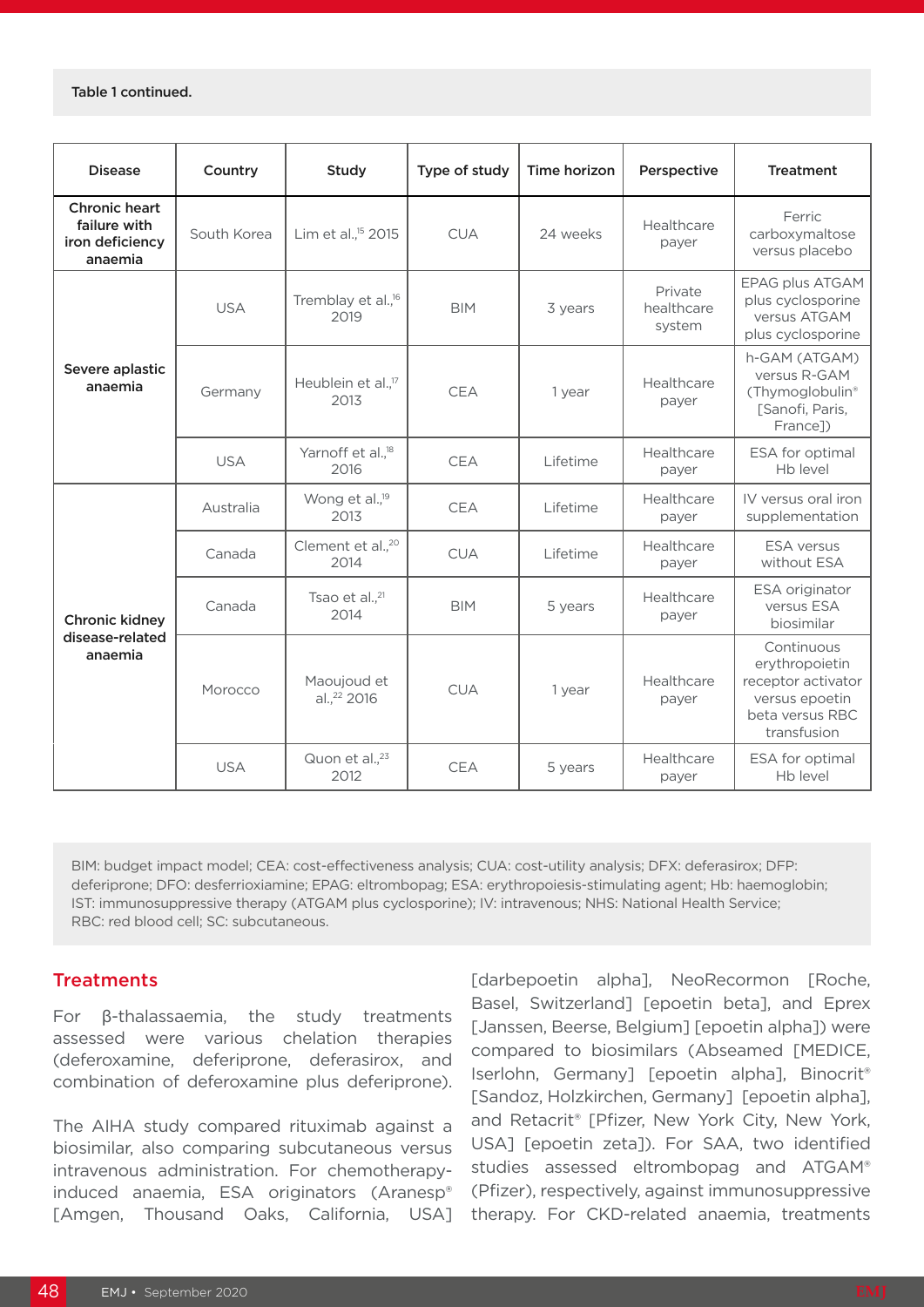were related to the usage of ESA for patients on or without dialysis. For the chronic heart failure-related iron-deficient anaemia, iron supplementation was evaluated against placebo.

#### Time Horizon

Time horizons identified across studies ranged from 15 weeks to a lifetime. Shorter time horizons (15 weeks to 5 years) were employed in ten studies (56%) while two used 50 year-horizons (11%), and a lifetime horizon was used in six (33%). As chemotherapy-induced anaemia is a non-chronic condition, a 15-week horizon was applied. Excluding chemotherapy-induced anaemia, and chronic heart failure-related anaemia, time horizons ranged from 1 year to a lifetime.

#### **Costs**

All studies included drug costs (100%), 12 studies included administration costs (67%), and seven studies included healthcare resource utilisation costs (39%). Indirect costs were frequently missing from analyses, specifically, adverse events, mortality, and productivity costs. They were included in five (28%), two (11%), and one (6%) studies, respectively. Administration costs were excluded in two biosimilar studies and biosimilar studies also excluded indirect costs, which were assumed to be similar for both treatment arms.

#### **Uncertainty**

A total of 15 studies (83%) included sensitivity analyses, which assessed stochastic and deterministic uncertainty by varying inputs and testing model assumptions. Two BIM and one CUA did not report any assessment of uncertainty.

#### Model Structure and Health States

The model structure varied greatly across different studies. For CEA and CUA, the model structure was reported as Markov models for nine studies (50%), microsimulations for two studies (11%), and unreported for three studies (17%). Four additional studies were BIM (24%). The number of health states varied from three to seven across diseases.

#### **DISCUSSION**

#### Overview and Conceptual Framework

Economic evaluations in severe anaemia were reviewed with the objective of creating recommendations for individual components of future economic analyses. The lack of economic-focussed guidelines for severe anaemia demonstrates a gap in the literature. Conceptual frameworks have been developed in multiple other therapeutic areas including immune thrombocytopenia<sup>24</sup> and acute coronary syndrome.<sup>25</sup> As anaemia is generally a chronic condition with long-term implications, it is vital to consider if short-term trial endpoints can accurately be extrapolated to long-term horizons and outcomes. Moreover, structural heterogeneity across economic evaluations can hinder cross-study comparisons. A validated conceptual economic framework used in future research could facilitate easier comparisons. As long-term complications are associated with severe anaemia and standard of care treatments, relevant biomarkers such as levels of Hb and serum ferritin should be included as proxies to quantify the long-term risk of complications.

A general conceptual framework was developed for CEA and CUA in severe anaemia. It is possible that different disease-specific considerations and economic questions would require a tailoring of the conceptual framework. However, the one presented in Figure 1 has been designed to accurately capture the implications of chronic anaemia and related RBC transfusions, including long-term complications related to iron overloading (serum ferritin proxy) and reduced or elevated Hb, treatment-related adverse events, key costs, key efficacy measures, and important endpoints. The conceptual framework may help clinicians and formulary committees evaluate the robustness of economic analyses. This, in turn, could help formulary committees consider which treatments obtain formulary coverage and subsequently affect the clinician's ability to prescribe these treatments. Additionally, standardised economic study designs could help clinicians evaluate the long-term effectiveness of therapies across different analyses and aid clinical decision-making.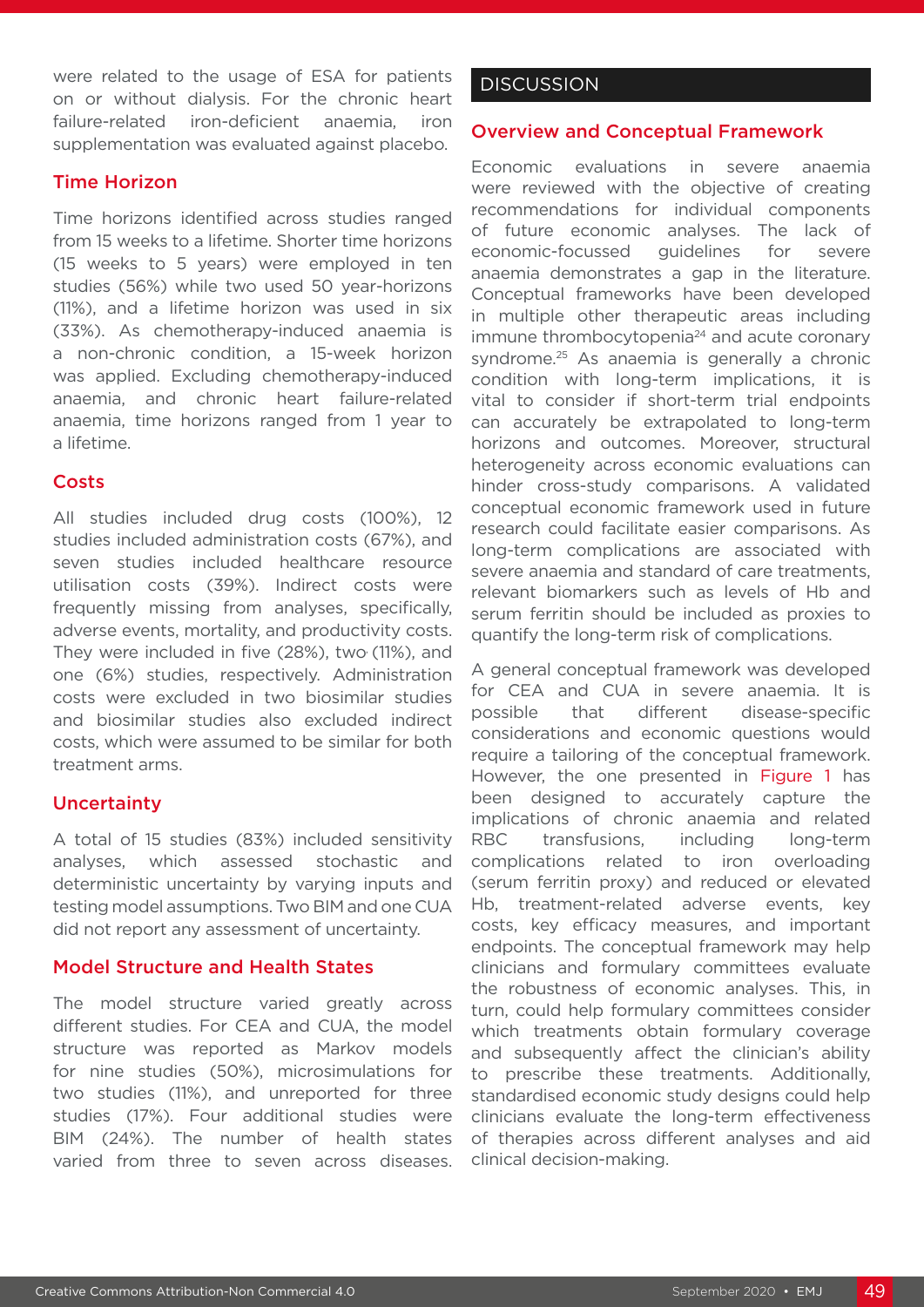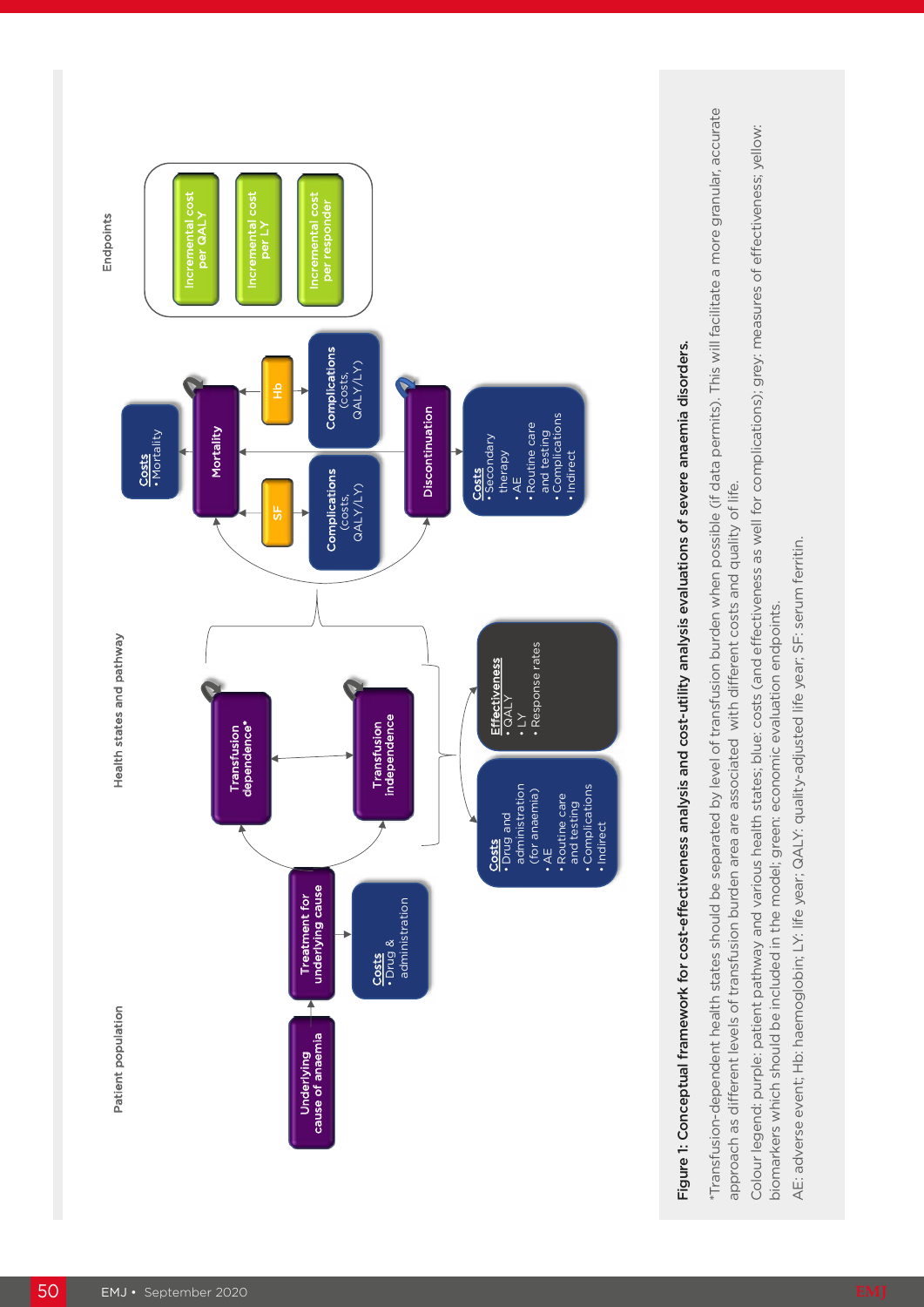Additional components requiring further consideration are summarised in the following subsections.

#### Treatment Comparisons

As economic evaluations are comparative by nature, it is important to specify which techniques or trial designs were used to compare treatments and to report the source of data. Typically, trial-based data should be utilised as a source of clinical inputs for novel therapies. In cases where multiple trials are used as data sources, an indirect treatment comparison (ITC) should be considered. Naïve, unadjusted ITC could lead to bias because of differing baseline patient characteristics and trial heterogeneity. If the baseline characteristics between treatment arms are imbalanced, an ITC should be conducted. Appropriate ITC require individual patient data which is matched for baseline characteristics to another trial population using statistical techniques. Two ITC methods are recommended, including the simulated treatment comparison and the matching-adjusted indirect comparison, whose objectives are to produce a covariateadjusted treatment effect estimate. Propensity scoring and regression form the basis of their methods and both are recommended by the National Institute for Health and Care Excellence (NICE).26 One important consideration is to assess whether trial data can accurately be extrapolated to long-term outcomes. As this can vary with different types of severe anaemia and trial design, it is recommended to consult a clinical expert.<sup>27</sup>

#### Health States

Transfusion-dependent patients have a higher likelihood of experiencing complications than their non-dependent counterparts, potentially necessitating a greater number of hospitalisations and outpatient visits.<sup>28</sup> Iron overload related to RBC transfusions is associated with long-term cardiac and hepatic infection and endocrine complications.29 Multiple studies found an association between quality of life and Hb levels in transfusion-dependent patients.30-32 Additionally, numerous studies found that complications related to iron overloading, estimated using serum ferritin, were also associated with reductions in quality of life and utility.<sup>33-35</sup>

Therefore, levels of serum ferritin and Hb should be accounted for throughout the horizon of the model with elevated levels of serum ferritin and reduced/elevated levels of Hb leading to complications and quality of life decrements. One study showed that patients with lower (9.0–10.9 g/dL) and higher (>12.0 g/dL) Hb levels have increased frequencies of adverse events and early mortality.<sup>20</sup> These differences could be reflected in different health states. If the data permits, multiple health states with various levels of transfusion burden, serum ferritin, and hepatic or total body iron count should be used to account for higher frequency of RBC transfusions and related long-term complications. The evaluated diseases are mostly chronic by nature and long-term horizons should be prioritised. Models should also incorporate the dynamic nature of complications and patient burden, which increase with time.<sup>36</sup>

#### **Costs**

As anaemia is a chronic condition, costs which arise over an extended period should be considered. Both direct and indirect costs should be included when comparing two different treatments. Several key costs were absent from the literature. Adverse events, long-term complications, mortality, and productivity costs should be included to create a comprehensive analysis. The proposed conceptual framework enables the inclusion of numerous costs including the cost to treat the underlying cause of anaemia (e.g., β-thalassaemia), which can vary between transfusion burden, health states, and anaemia severity. A granular approach between transfusion burden health states (e.g., high versus low) is preferable if data is available, because the annual costs of RBC transfusions can vary with frequency of administration. Anaemia severity may be evaluated through iron concentration or Hb levels, but is economically manifested through the cost of RBC transfusions and other supporting therapies (e.g., iron chelation therapy), adverse events, long-term complications, routine care and testing, early mortality, and indirect costs.

#### Complications and Adverse Events

Serum ferritin is used to assess iron levels and oxygen levels are used to estimate Hb. Depending on anaemia severity, patients may require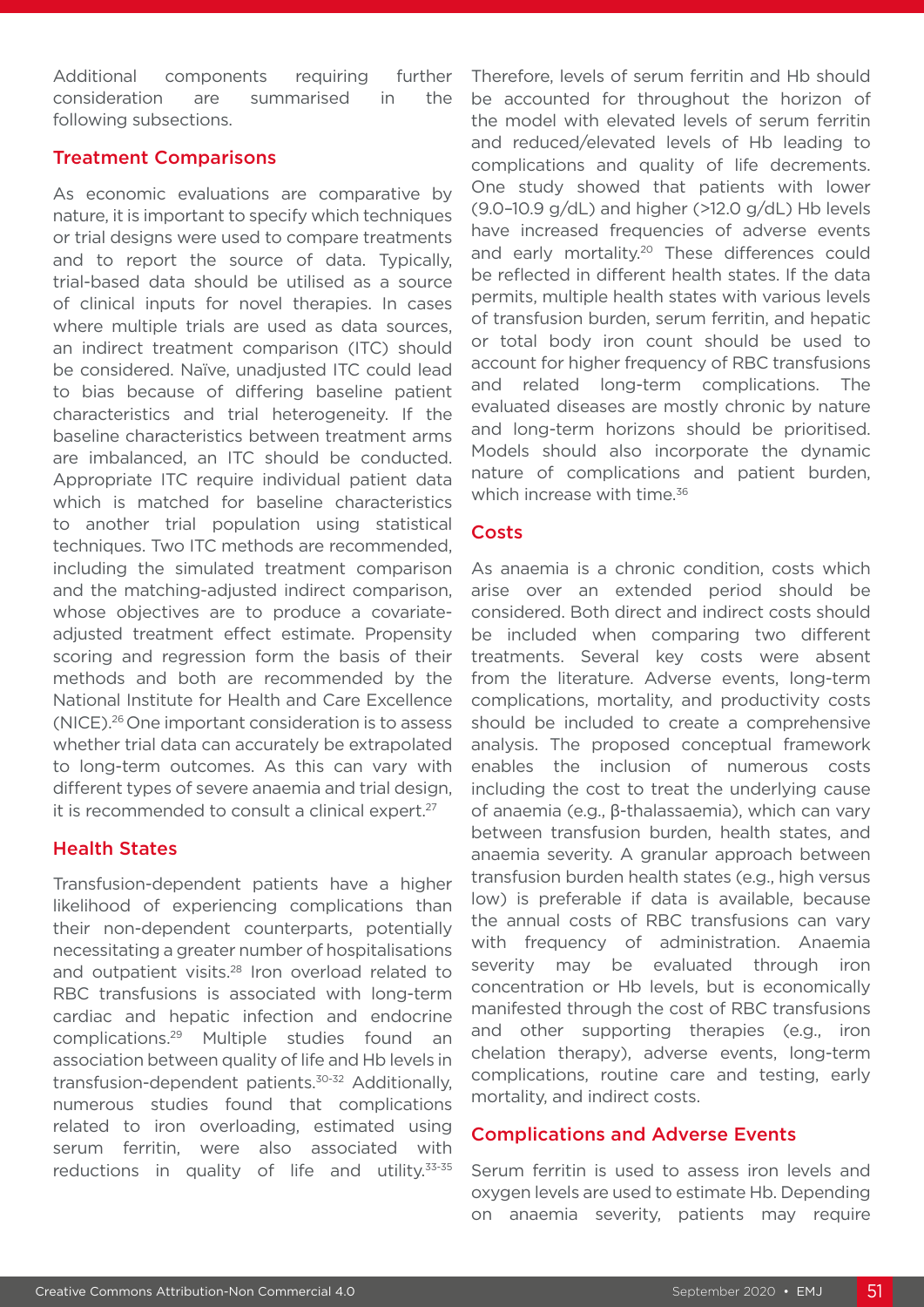frequent RBC transfusions, resulting in long-term iron overloading, long-term complications, and treatment-related adverse events.<sup>37</sup> Examples of anaemia-related long-term complications and treatment-related adverse events include cardiovascular disease, cerebrovascular disease, and infection.38 Complications and adverse events could lead to elevated costs through more frequent hospitalisations, outpatient visits, and potentially early mortality. Levels of Hb were only directly considered in five economic evaluations (29%). A modelling approach which includes dynamic rates for the risk of long-term complications based on transfusion burden and Hb and serum ferritin levels is recommended. A gap in the published analyses was identified as no economic studies considered the relationship between complications and serum ferritin levels.

In four identified studies, adverse events affected quality of life; however, their costs were not considered. It is recommended that economic evaluations include both cost and quality of life effects for long-term complications and adverse events.

#### Sensitivity Analysis

All economic evaluations should contain an uncertainty assessment. It is essential to test assumptions and quantify the stochastic effect/ probabilistic and deterministic uncertainty on the results of the analyses. Evaluations without uncertainty assessments are not comprehensive. For BIM, it is recommended to perform one-way deterministic sensitivity analyses which varies inputs individually in various scenarios. The magnitude of variance should be obtained from published literature or from consultation with disease-specific clinical experts.<sup>39</sup> For CEA and CUA, one-way deterministic and probabilistic sensitivity analyses are also recommended. In probabilistic sensitivity analyses, all inputs should be varied simultaneously for 1,000–10,000 iterations to identify a range of incremental cost-effectiveness ratios and to estimate the probability that an incremental cost-effectiveness ratio falls under a willingness-to-pay threshold. The stochasticity of variables is assessed using their standard error and a randomly generated value across specific distributions. Appropriate distributions should be selected based on variable characteristics. Generally, the gamma distribution should be considered for costs,

beta or gamma distributions for utility, and log-normal distributions if a skew to the right is needed. Uncertainty analysis is vital to assess robustness. NICE guidelines also recommend exploring the impact of uncertainty on the results of the economic analyses.40

#### Limitations

The proposed framework and set of recommendations were specifically designed for economic evaluations related to severe anaemia. It should be noted that disease-specific anaemias, e.g., CKD-related anaemia, could require modellers to adapt and tailor the framework by adding dialysis or kidney transplant pathways or health states, for example. The disease-specific framework may also require further adjustments based on the availability of data for the disease, for example, the availability of an association between health states and mortality. Additionally, although ITC is recommended using individual patient data, it is plausible that future modellers may have limited access to this type of data, potentially impeding the implementation of this recommendation. No economic evaluations were identified for several common anaemias including sickle cell anaemia. Notably, the Institute for Clinical and Economic Review (ICER) also released an evidence report on sickle cell disease in March 2020. The report states that sickle cell disease has been an underfunded area for research; therefore, there is limited literature on the subject.<sup>41</sup> Additionally, it should be noted that, while the analysis is focussed on severe anaemia or conditions related to severe anaemias, anaemia may not be the sole determinant of costs and quality of life. The underlying disease would also have a significant effect. Several treatments targeting anaemia, such as iron chelation therapy, would however, require economic evaluations.

An additional limitation is regarding the validity of serum ferritin as a proxy for iron overload. Other methods, such as T2\*-weighted MRI of the liver or other major organs, may capture iron overload more accurately.<sup>42,43</sup> However, as clinical trials would frequently be the source of inputs for economic models, their relatively short durations may not allow variations of iron concentration from T2\*-weighted MRI to correlate with patient quality of life, an essential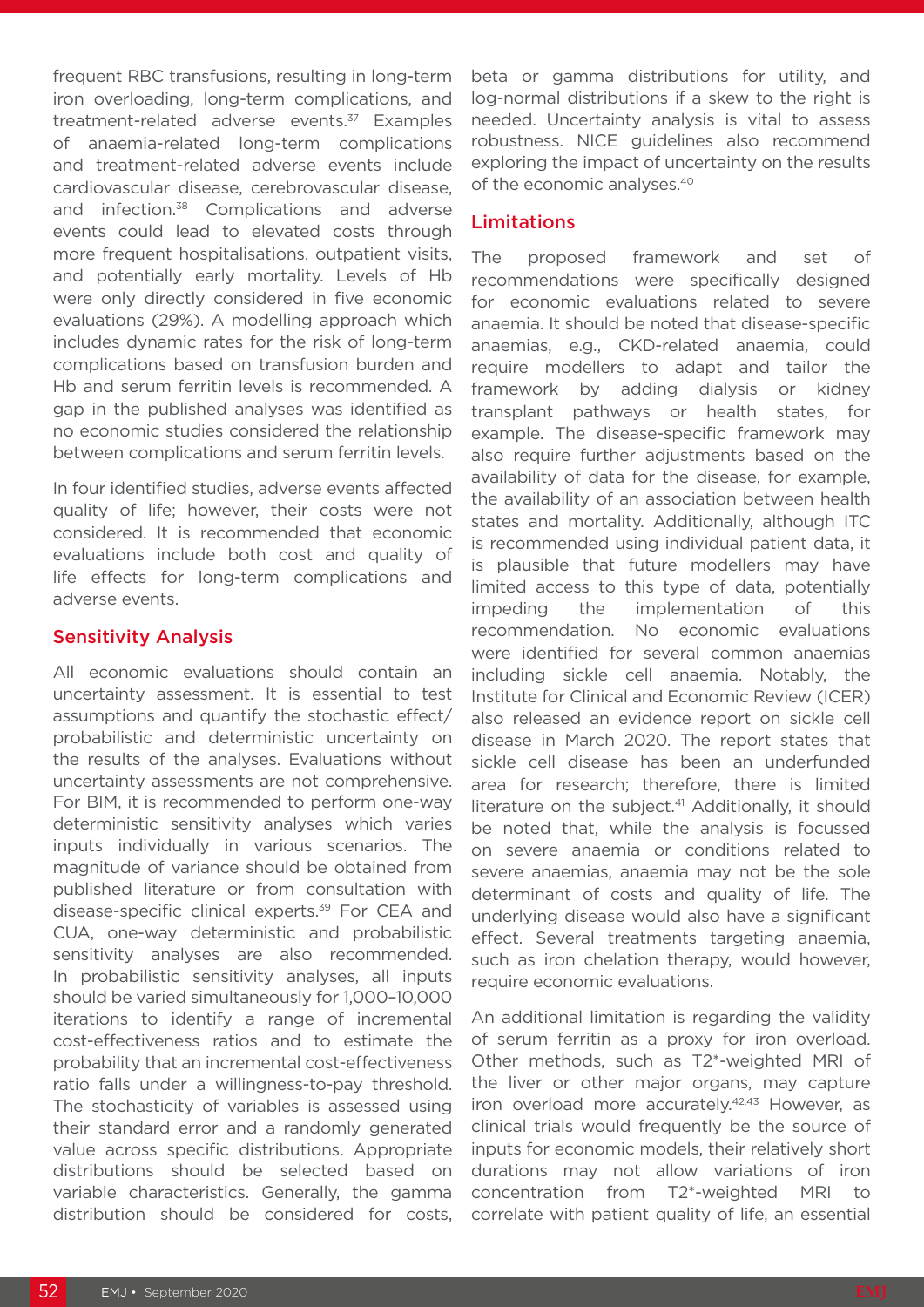consideration in cost-effectiveness analysis. Serum ferritin levels fluctuate more rapidly relative to T2\*-weighted MRI. Another reason serum ferritin is frequently used to assess the level of iron overload is its relatively low cost and ease of implementation compared with other techniques.<sup>44</sup> Weekly or monthly T2\*-weighted MRI is unlikely to be recommended, as fluctuations require longer periods of time. MRI is recommended every 6 to 24 months depending on the condition severity; this testing interval can be longer than typical clinical trials.45

### **CONCLUSION**

The targeted literature review demonstrated numerous gaps in published economic evaluations for severe anaemia-related diseases. By identifying these gaps, a conceptual framework and set of recommendations were created for future economic evaluations in severe anaemia-related diseases. Key considerations for future analyses consist of the inclusion of Hb and iron concentration levels in the model, multiple transfusion-dependent health states (if possible), long-term complications, adverse events, early mortality, and productivity costs. Future economic analyses which use a consistent anaemia-specific framework will allow decision makers to appropriately compare various published studies, critique the robustness of their analyses and ultimately aid them in their reimbursement decision-making process to optimise the use of scarce healthcare resources.

#### References

- 1. National Heart, Lung, and Blood Institute (NHLBI). Your guide to anemia national hearth lung and blood institute. 2011. Available at: https://www.nhlbi.nih.gov/ health-topics/all-publications-andresources/your-guide-anemia. Last accessed: 31 March 2020.
- 2. Watson R. The hereditary anemias. Bull N Y Acad Med. 1954;30(2):106-21.
- 3. Nemeth E, Ganz T. Anemia of inflammation. Hematol Oncol Clin North Am. 2014;28(4):671-81.
- 4. Cortés Buelvas A. Anemia and transfusion of red blood cells. Colomb Med (Cali). 2013;44(4):236-42.
- 5. U.S. Food and Drug Administration (FDA). Information for epogen/ procrit. 2018. Available at: https:// www.fda.gov/drugs/postmarketdrug-safety-information-patientsand-providers/informationepogenprocrit-epoetin-alfa. Last accessed: 7 April 2020.
- 6. Bentley A et al. Cost-utility analysis of deferiprone for the treatment of β-thalassaemia patients with chronic iron overload: a UK perspective. Pharmacoeconomics. 2013;31(9):807-22.
- 7. Luangasanatip N et al. Iron-chelating therapies in a transfusion-dependent thalassaemia population in Thailand. Clin Drug Investig. 2011;31(7):493-505.
- 8. Karnon J et al. Lifetime cost-utility analyses of deferasirox in beta-

thalassaemia patients with chronic iron overload. Clin Drug Investig. 2012;32(12):805-15.

- 9. Ho WL et al. A pharmaco-economic evaluation of deferasirox for treating patients with iron overload caused by transfusion-dependent thalassemia in Taiwan. J Formos Med Assoc. 2013;112(4):221–9.
- 10. Keshtkaran A et al. Cost–utility analysis of oral deferasirox versus infusional deferoxamine in transfusion-dependent -thalassemia patients. Transfusion. 2013;53(8):1722-9.
- 11. Walczak J et al. The budget impact analysis of deferasirox for the treatment of iron overload due to frequent blood transfusions in children and adolescents (age ≤18 years). Value Health. 2013;16(7):A379.
- 12. Pepe A et al. Cost-utility analysis of three iron chelators used in monotherapy for the treatment of chronic iron overload in β-thalassaemia major patients: an Italian perspective. Clin Drug Investig. 2017;37(5):453-64.
- 13. Rognoni C et al. Budget impact analysis of rituximab biosimilar in Italy from the hospital and payer perspectives. Global & Regional Health Technology Assessment. 2018; DOI:10.1177/2284240318784289.
- 14. Nikolaidi E et al. Budget impact analysis on erythropoiesis-stimulating

agents use for the management of chemotherapy-induced anaemia in Greece. Cost Eff Resour Alloc. 2013;11(1):16.

- 15. Lim WH et al. Recurrent acute decompensated heart failure owing to severe iron deficiency anemia caused by inappropriate habitual bloodletting. J Cardiovasc Ultrasound. 2015;23(4):253–6.
- 16. Tremblay G et al. Budget impact of eltrombopag as first-line treatment for severe aplastic anemia in the United States. Clinicoecon Outcomes Res. 2019;11:673-81.
- 17. Heublein S et al. Modelling cost effectiveness of horse antithymocyte globulin for treating severe aplastic anaemia in Germany. Ann of Hematol. 2013;92(6):825-30.
- 18. Yarnoff B et al. The cost-effectiveness of anemia treatment for persons with chronic kidney disease. PLoS One. 2016;11(7):e0157323.
- 19. Wong G et al. An economic evaluation of intravenous versus oral iron supplementation in people on haemodialysis. Nephrol Dial Transplant. 2013;28(2):413-20.
- 20. Clement F et al. An economic evaluation of erythropoiesisstimulating agents in CKD. Am J Kidney Dis. 2010;56(6):1050-61.
- 21. Tsao N et al. A budget impact analysis of the introduction of